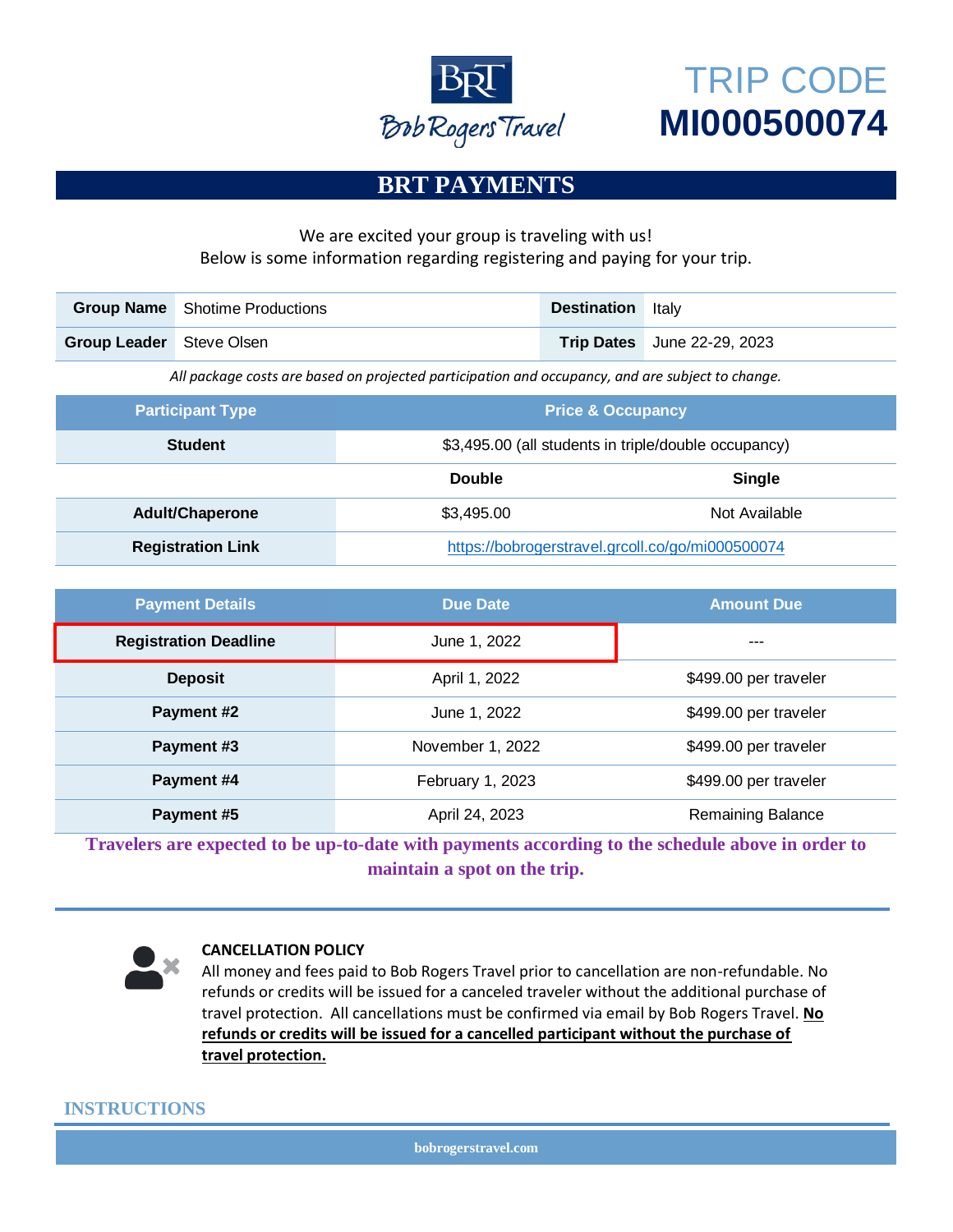

# TRIP CODE **MI000500074**

## **BRT PAYMENTS**

#### **STEP 1**

### **Option 1 (Registration Link)**

● Follow the registration link on page 1 and click "Register for this Trip"



### **Option 2 (Trip Code)**

- [www.brtpayments.com](http://www.brtpayments.com/) to begin the registration process.
- Click 'Register' and create an account by entering your email address and desired password, accept the Terms of Service and Privacy Policy by clicking the checkbox and click 'Create Account"
- If you are a returning user, select 'Log In' in the right-hand corner and enter your email and password to access your existing account. You'll be prompted to select an existing trip or enter a new trip code (found in the top right corner of these instructions).

| New Account Holders                                                                                                                       | <b>Returning Account Holders</b>            |  |
|-------------------------------------------------------------------------------------------------------------------------------------------|---------------------------------------------|--|
| <b>Bob Rogers Travel</b><br>Register Log In                                                                                               | <b>Bob Rogers Travel</b><br>Register Log In |  |
| Let's Get Started<br>Create your account to register for your first trip or log into an existing account.<br>CHAIN A<br><b>BASSINGO 6</b> | <b>Welcome Back</b><br>EMAIL                |  |
| I accept the Terms of Service & Privacy Policy<br><b>Create Account</b>                                                                   | PASSWORD                                    |  |
| m<br>Already have an account?<br>Log <sub>In</sub>                                                                                        | Forgot Password<br>Login                    |  |

**STEP 2:** To reserve your spot you must:

- Complete all of the required information by clicking "Add Missing Info" (including personal info, medical info, package type, insurance selection, BRT Terms and Conditions and emergency contact
- Save a form of payment

(either a credit/debit card or bank information).

#### **A partial registration, or a registration without saving a form of payment does not reserve your spot.**

**STEP 3:** Return to pay your deposit on or before the deposit due date (you can also pay at the same time as registration).

- All future notifications will come via email. *(Check junk/spam folder if emails are not received.)*
- If you need to register additional travelers, please login using your email and password, then click on the trip that you'd like to register additional passengers for and select "Add More Passengers".

### **Information About Trip Protection Options**

**bobrogerstravel.com**